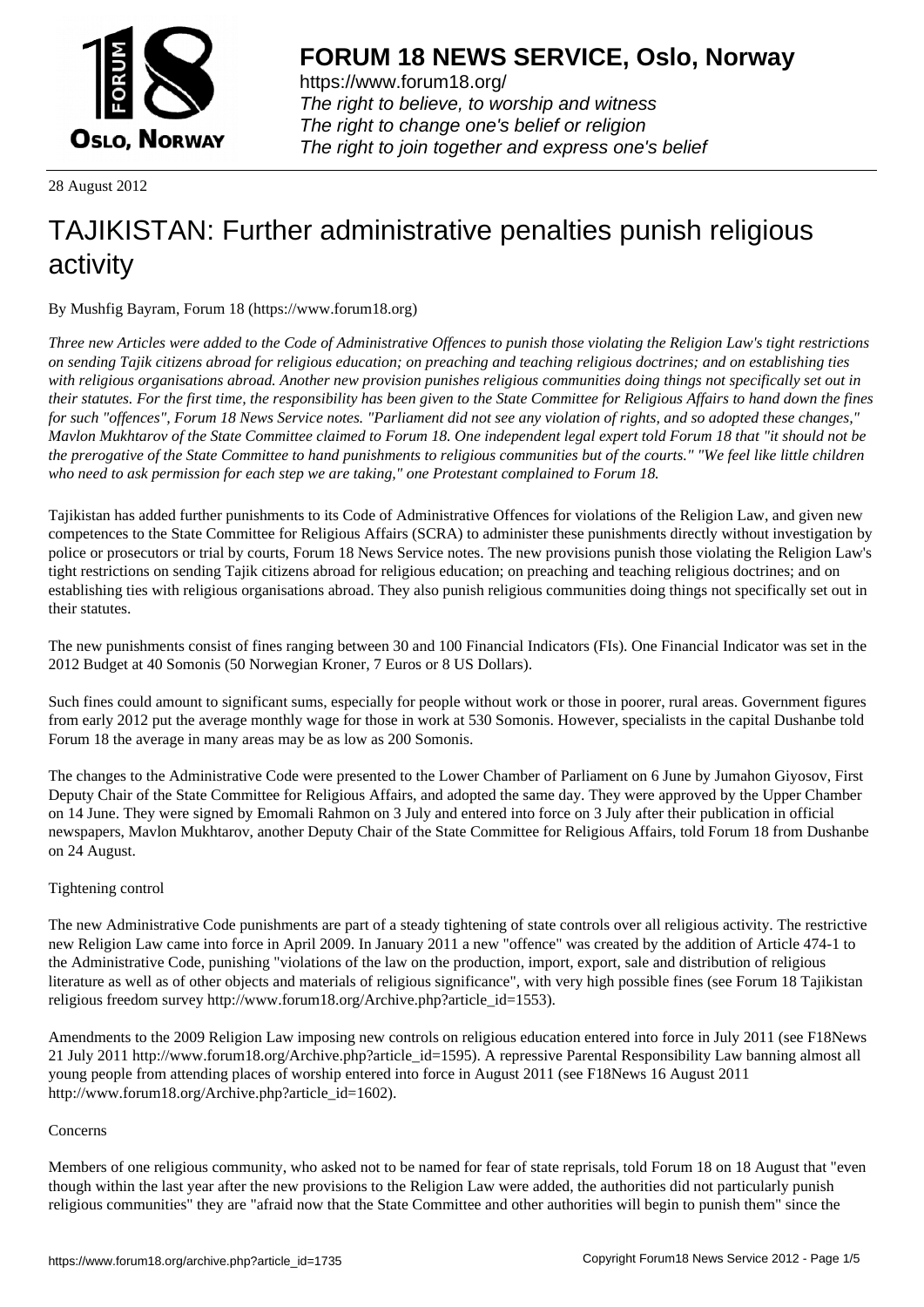Members of several Protestant communities, who similarly wished to remain unnamed for fear of state reprisals, told Forum 18 that the new Administrative Code penalties – like the harsher 2009 Religion Law and its 2011 amendments - violate their rights and religious freedoms.

A leader of one Protestant Church called the changes to the Religion Law and the Administrative Code "absurd" and "draconian". The leader told Forum 18 on 22 August that "such laws disturb all without exception". "Under the guise of suppressing religious extremism in Tajikistan, the authorities use crude methods." The changes in the laws "directly infringe the rights of religious minorities, in particular of Christians," the leader said. "It is not clear what the authorities want from Christians in the area of religious education. There are no officially recognised Christian educational institutions in Tajikistan."

Mukhtarov of the SCRA and Usmon Akhunov, Head of the Legal Department of Parliament's Lower Chamber, both denied to Forum 18 that the Religion Law or the new punishments are restrictive or limiting. "Parliament did not see any violation of rights, and so adopted these changes," Mukhtarov claimed.

Fines for unlicensed religious education

Added to the Administrative Code was a new Article 474-2 (Violation of the Religion Law's provisions on the order of receiving religious education abroad by citizens of Tajikistan). This imposes fines for those involved in religious education abroad without state approval of between 50 and 100 FIs.

The Religion Law's Article 8, Part 4 allows Tajik citizens to receive religious education only from State-licensed religious educational institutions. The new provisions of Article 8 introduced in 2011 severely restrict receiving of religious education in foreign countries. This is permitted "only after receiving religious education in the Republic of Tajikistan and with the written consent of the authorised organs of State Religious Affairs and of State Education", while "the order of receiving religious education by citizens of Tajikistan in foreign countries is determined by the Government of Tajikistan".

Article 8 also does not allow children under seven to receive religious education. Children aged between 7 and 18 can receive it only with the written consent of their parents or guardians and only in their free time from school or state education programmes.

#### No choice

Hikmatullo Sayfullozoda of Tajikistan's officially registered Islamic Renaissance Party (IRP) complains of the existing restrictions and new penalties. "How can the State force its citizens to receive religious education only from its few madrassahs or the only Islamic University?", he asked Forum 18 on 17 August. He lamented that parents were left no choice choosing for their children religious education over secular education.

Several non-Muslim communities - including some Protestant communities - told Forum 18 that they may be in trouble with the Law, since they have no state-licensed religious education institutions in Tajikistan.

One Protestant leader from Dushanbe, who asked not to be named for fear of state reprisals, complained to Forum 18 on 22 August that "Christians, especially now, will be compelled to go abroad for religious education, since there are no licensed Christian schools in the country." The leader added that "exorbitant fines will await those who go abroad for religious studies without state authorisation."

Akhunov of the Parliament defended the State's policy of bringing religious education under state control. "Like in the countries of Europe and the West, and in any other country, we need to have order in the area of religious education," he told Forum 18 on 24 August. However, Akhunov could not tell Forum 18 which countries of the world oblige their citizens to ask for permission for religious education.

Asked why citizens of Tajikistan must receive permission from the state to go abroad for religious education, Akhunov was dismissive: "Yes, yes, often some of these feather-brained individuals just want to go abroad with such excuses."

Mukhtarov of the SCRA played down the concerns of religious communities, claiming that "we have not had problems in this regard so far". Asked how members of religious communities without officially recognised educational establishments in Tajikistan – such as Christians - can receive religious education, while the Religion Law demands one can go abroad for religious studies only after receiving such education in Tajikistan first, Mukhtarov claimed: "No one has asked us yet. Let them come, and we will issue permissions for any Christians." Mukhtarov did not comment on whether or not that would be by-passing the Law.

Fines for teaching religion in schools and private homes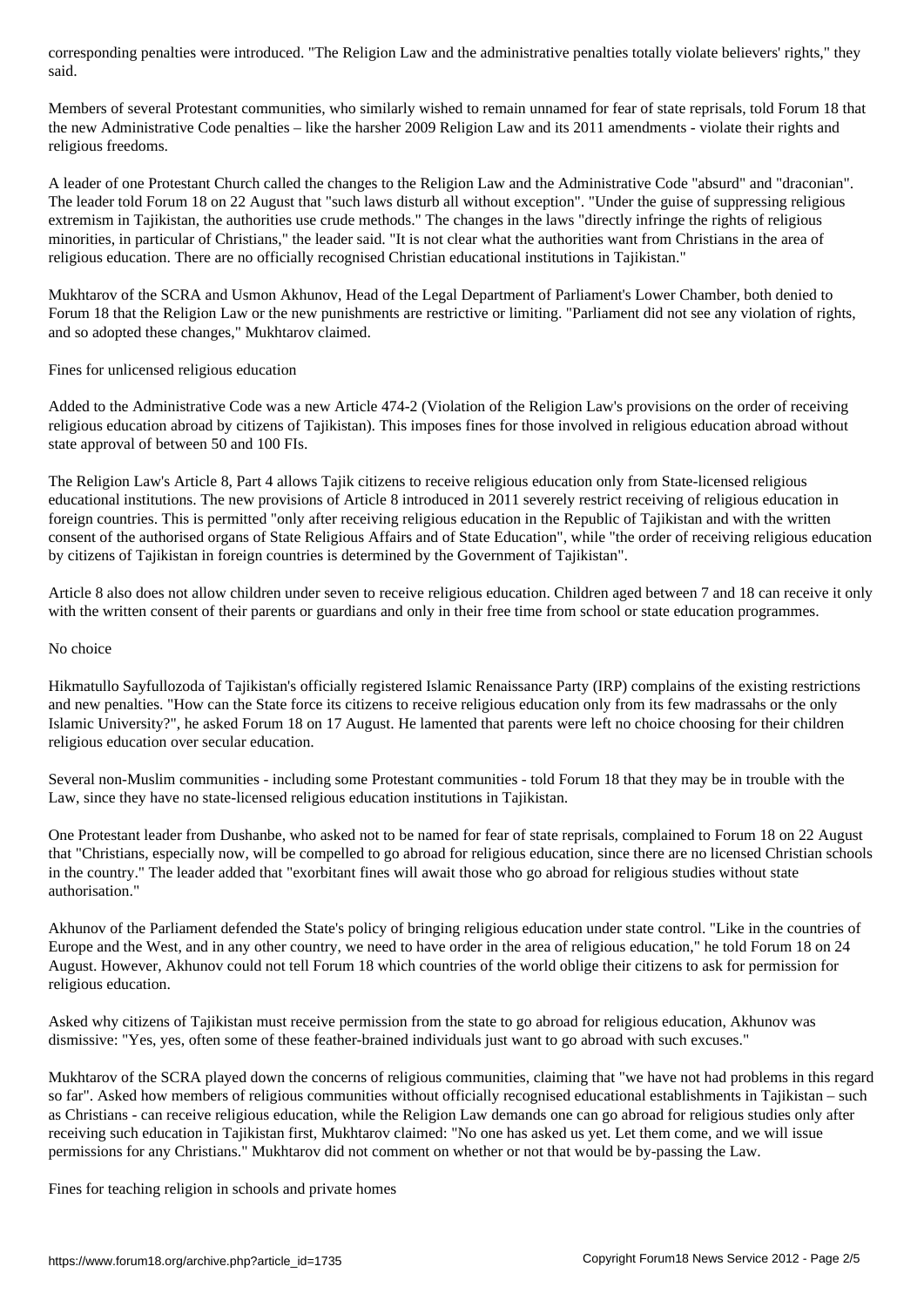punishes "Carrying out of educational and preaching activity by religious communities in institutions of pre-school, secondary school, primary professional, secondary professional and higher professional education, as well as in residential buildings or homes of citizens" with a fine of between 30 and 40 FIs.

Akhunov and Mukhtarov did not comment on why religious communities should not teach or preach in schools. However, Mukhtarov tried to explain the seeming contradiction between the Religion Law's Article 20, Part 3 and Article 23, Part 3, where the former declares that religious rites and rituals can be conducted in residential buildings or private homes, while the latter declares that no teaching or preaching can take place in homes of citizens.

Mukhtarov claimed that the Religion Law's Article 20, Part 3 deals with religious festivals, and that "they can be celebrated in the homes of believers", while Article 23, Part 3 deals with repeated religious activity in the same home. "Preaching once or twice in one home will not constitute a violation, but if it is repeated several times then it will be fined."

#### Fines for unauthorised ties with foreigners

The Code's new Article 474-4 (International ties of religious organisations) punishes religious organisations' unapproved international ties.

Article 10 of the Religion Law defines religious communities as those approved by local religious affairs officials but which do not have legal status as religious organisations. These are not permitted to establish international ties, while registered religious organisations can do so only with the permission of the State.

Part 1 of the new Article punishes leaders of religious communities which establish foreign ties with fines of between 30 and 40 FIs.

Part 2 of the new Article punishes leaders of registered religious organisations which establish international ties without State Committee approval with fines of between 50 and 100 FIs.

Sayfullozoda of the IRP and leaders of several non-Muslim communities complained to Forum 18 of the restrictions on international ties and the fines. They are concerned that the authorities could interpret the new provisions broadly to the point that even attendance at a religious ceremony or an event by individual believers while abroad could be considered as establishing international ties and punished.

A Protestant leader complained to Forum 18 on 22 August that now Christian Churches "will have to receive permission" from the State Committee whether they can have Christian friends or associates abroad and visit them, or receive religious education from them. "We feel like little children who need to ask permission for each step we are taking," the leader noted. "What if the Committee does not give permission?"

The pastor of another Protestant Church told Forum 18 on 22 August that "we try our best not to violate the Law, and try to give all kinds of information to the State Committee about ourselves, our activities and our international ties, so we can have good relations. Some officials take note of this and sometimes can be helpful." However, the pastor added that "on the whole we are under a lot of pressure to cooperate with the State, the Law is very restrictive."

#### Why is permission needed?

Given the concerns of religious communities and asked why, for instance, believers need to ask for permission to attend religious events abroad or the visit of co-believers abroad, Mukhtarov of the SCRA insisted to Forum 18: "It is because we want to stop religious extremism from spreading."

Asked why ordinary religious believers and communities must suffer severe restrictions and penalties because of alleged extremists, Mukhtarov promised: "We will issue permissions to the religious communities, and there will be no problems." He added that "only those who import and distribute extremist literature will be punished."

Faredun Hodizoda, a Dushanbe-based independent legal expert, told Forum 18 on 17 August that "the State may be trying to sever the ties, which can be established from within Tajikistan with those radical organisations in Arab countries, but it should not be done by such provisions in the Law or amendments." He argued that "this will force those who may be looking for such ties to go underground", which he said would be "counter-productive".

In an attempt to defend state control of international religious ties, parliamentary official Akhunov asked Forum 18: "Why should religious believers be afraid to ask for permission to attend a religious event abroad?" He claimed that if individuals "did not violate the Law, or their conscience is calm, they should not be afraid." Asked again by Forum 18 why religious believers or organisations need to ask permission each time, he responded: "Why should the authorities allow these religious organisations to do anything they want?"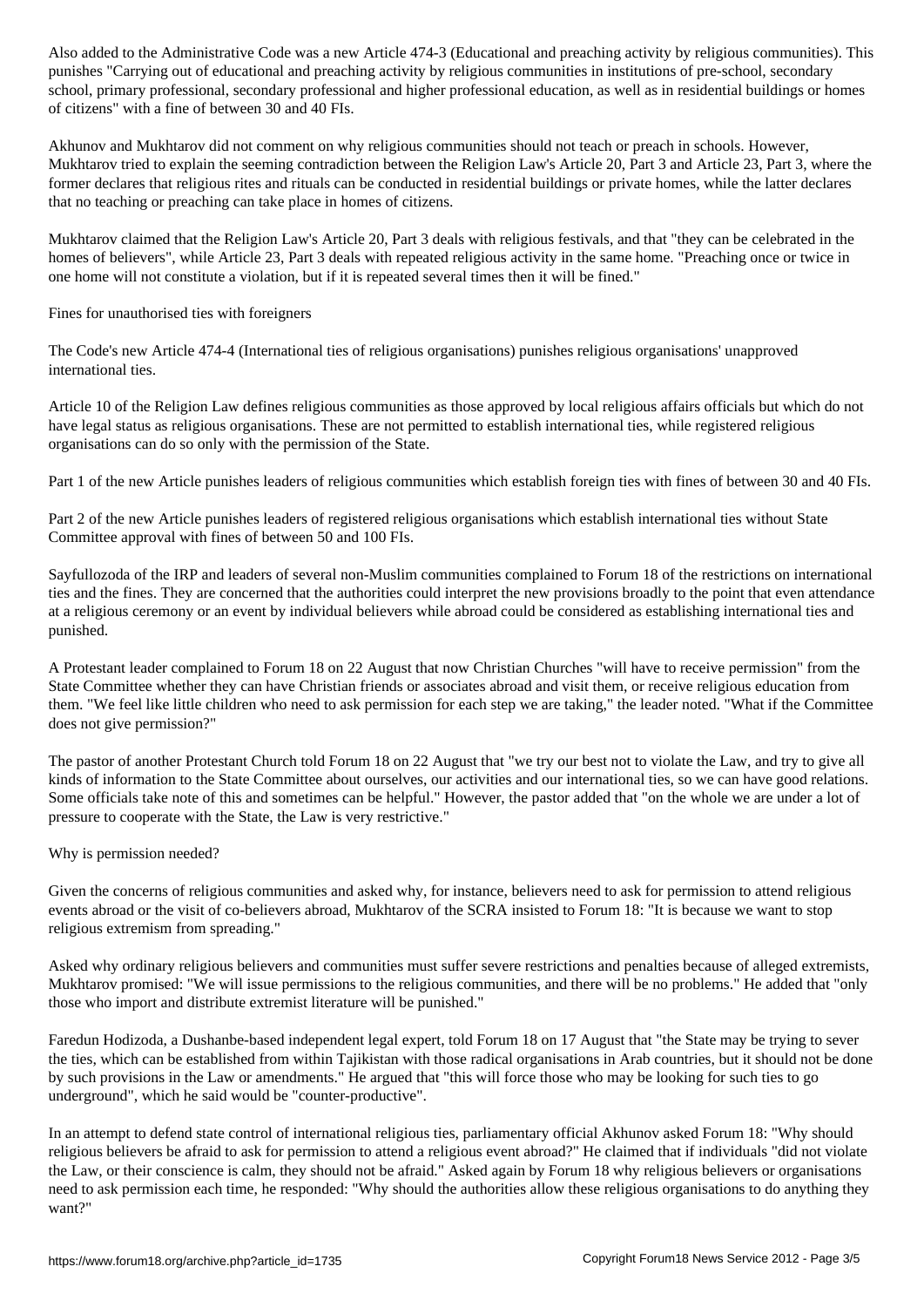Non-charter activity punishable

As well as the new Articles added to the Administrative Code, a new provision was added to the existing Article 474 (Violation of the Religion Law) – which already punishes unregistered religious activity, holding unauthorised religious events and teaching religion without authorisation. The new provision punishes the carrying out of any religious activity "going beyond the aims and tasks determined in a religious organisation's charter (statutes)".

Like the existing "offences" under this Article, such activity is punishable by a fine of between seven and ten FIs on physical persons, between 20 and 30 FIs on leaders of a religious community, and between 100 and 200 FIs on legal persons.

Religious Affairs officials to hand down fines

Broadening the competences of State religious affairs officials, the Administrative Code's new Article 728-1 gives them direct punitive functions against religious believers.

The Article declares that "The authorised State religious affairs organ within the limits of its competences examines cases of administrative violations foreseen under Articles 474 Part 1, and Articles 474-1, 474-2, 474-3 and 474-4 of the present [Administrative] Code."

The Chair of the State Religious Affairs Committee or his or her Deputies consider alleged violations of Articles 474 Part 1, and Articles 474-1, 474-2, 474-3 and 474-4 of the Administrative Code and impose punishments where appropriate.

The Chiefs of Religious Affairs Departments at local administrations are empowered to consider and punish a narrower range of "offences", under Article 474 Part 1, and Articles 474-2 and 474-3.

Just like administrative penalties imposed by other officials, punishments imposed by SCRA officials can be challenged through the courts, Article 264 of the Civil Procedure Code notes.

### State Committee prerogative

One independent legal expert from Dushanbe objected to these provisions, telling Forum 18 on 24 August that "it should not be the prerogative of the State Committee to hand punishments to religious communities but of the courts." The legal expert added that it is also "not right" that the Religion Law's Article 32 authorises the State Committee to bring cases in court to close down religious organisations. "The State Committee is there to assist religious communities, and it should not even be interested in closing them down."

Mukhtarov of the State Committee for Religious Affairs again played down the concerns. "Well, we will not fine those who do not violate the Law." When Forum 18 insisted with the question, he argued that the competences were given by the Parliament. "It is part of the Law now, and we must obey it."

Akhunov of the Parliament echoed Mukhtarov, insisting that "no one should be afraid of being fined if they do not violate the Law." Explaining the new competences of religious affairs officials, he said that this was done to avoid "lengthy" pre-trial and trial procedures. "There will always be a chance for those doubting the objectivity of the fines to challenge them in courts," Akhunov added.

## Why the new penalties?

Hikmatullo Sayfullozoda of the Islamic Renaissance Party (IRP) told Forum 18 on 17 August that the changes in the Religion Law and new penalties were "made to limit as much as possible the religious believers from exercising their religious freedoms".

However, he said that this will "not change the reality" for most Muslims. "They will go on teaching their children Islam, will continue sending their children to mosques as they have been doing so after the bans were introduced" into the Religion Law in 2011. "Or those young people who want to receive religious education abroad may go abroad and get religious education, but not bring papers to Tajikistan proving their religious education." He asked, "how will the State organs know whether or not the persons had religious education?"

Sayfullozoda argued that the authorities "know this, and are not worried about how citizens obey the Religion Law, as it is with other laws of Tajikistan." The Law was adopted to "have as a tool by which, at a convenient time, they can punish individuals or organisations they do not like."

Echoing Sayfullozoda, the Dushanbe-based legal expert, who asked not to be named for fear of state reprisals, told Forum 18 on 22 August that the changes are "definitely aimed at limiting religious communities' activity, and they violate the religious freedoms of